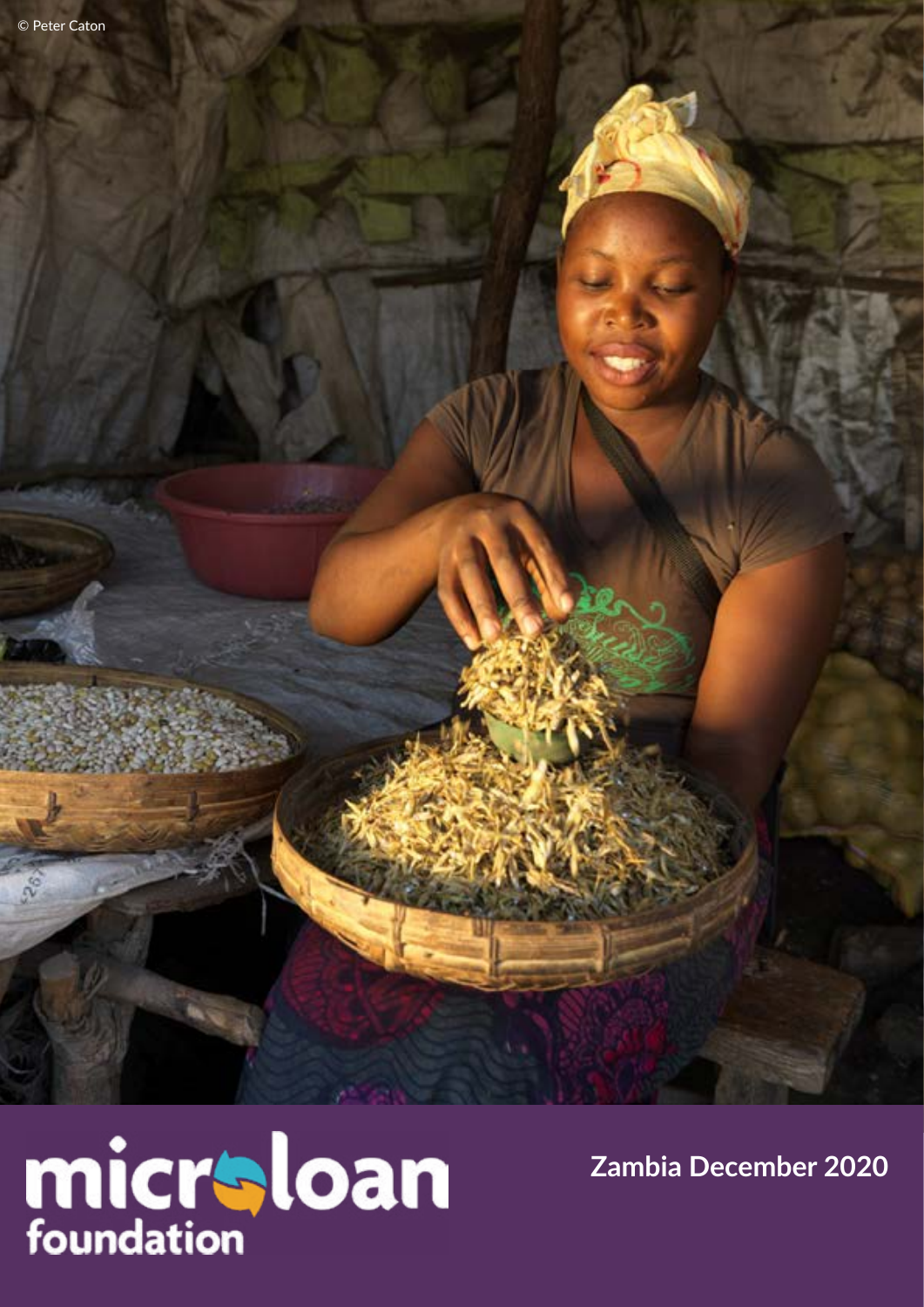

# **MicroLoan Foundation Zambia**

## **Leadership Team**

## **Jack Ngoma**

## **Chief Executive Officer, MLF Zambia**

Jack has the overall responsibility for implementing the strategic business plan of the organisation, developing new partnerships, and developing the team.

Qualified as a Chartered Accountant, Jack comes with several years of financial management and microfinance experience, having previously worked at Bayport Financial Services; as the interim Head of Finance for MLF Malawi; and finally as MLF Zambia's CFO from 2014 until September 2018, when he was promoted to his current position of CEO. Since he took over as CEO, MLF Zambia has witnessed significant growth in both client numbers and loan portfolio.

MicroLoan Foundation works towards achieving a long-term outcome that permits poor rural women to cope better with the challenges and stresses they face. We monitor activities and progress towards social and economic goals for our beneficiaries using rigorous and globally recognised systems. Our Social Performance Management (SPM) model is often cited as an example of best practice, and recognised by TrueLift, a global initiative pushing for accountability and learning in pro-poor programmes.

We conducted a COVID-19 Survey to assess the impact of the pandemic on our clients. The full report is available [her](https://www.microloanfoundation.org.uk/wp-content/uploads/2020/10/COVID-19-analysis_Zambia_FINAL.pdf)e.

# **Social Performance Management**

## **Bornface Matanda**

## **Chief Financial Officer, MLF Zambia**

Bornface is responsible for the development and implementation of an effective financial management framework, including the designing of the financial policy, identifying and managing financial risks and representing the company to investors, auditors and the regulator.

Qualified as a Chartered Accountant, Bornface has previously worked at MultiChoice Zambia Limited and MTN Zambia. He comes with extensive experience in financial reporting and analysis, risk management and project management.

We offer pre and post loan disbursement training modules. They aim to help clients understand the purpose of the loans and ensure they are equipped to run and manage their businesses. Training modules include: market research, profit analysis, budgeting and the importance of savings. All training is taught through song, dance and role play.

# micraloan foundation

**Zambia December 2020**

# **Four - six month business loan**<br>**Business loan**

MicroLoan Foundation Zambia (MLF Zambia) launched in 2008. Since then, it has been growing steadily, serving women in under reached rural communities where the demand is high.

MLF Zambia currently provides financial loans and savings services to clients across 14 branches, spread across the Southern, Eastern and more recently the Northern regions of the country. As at 30th September 2020, the outstanding loan book is US\$952,943.

Agricultural input loans are offered to clients in its Chipata branch with the aim of expanding these services in the near future.

Mobile money services were adopted by MLF Zambia in 2017 where a pilot was launched for clients in the Chipata and Petauke branches. Since then, mobile money technology has been implemented across all branches and 90% of disbursements and repayments are now electronic. Reducing cash handling improves the efficiency of operations and makes it safer and easier for our clients to run their business and access and repay loans.

MLF Zambia has now crafted its 5-year strategic business plan, with aim of significantly scaling up its reach to clients and also enhancing its services offered through product diversification.

# **Key Products and Services**



This is to provide customers with ongoing support on any operational issues. It is monitored monthly to analyse any common issues coming from clients.

# micraloan foundation

## **Financial literacy and**   $\cdot$ **business training**

This product has a flat interest rate of 6% per month. It is designed to support women intending to start small businesses or to provide additional capital to those that are already in business. No collateral is required.

In addition to loans, MicroLoan facilitates savings among clients. As a non-deposit taking organisation, the clients are linked to third party providers for savings accounts. These savings are available to withdraw at any time required, with consent from the group.

This loan is designed to support women to increase their food security. Our maize loans are offered to clients who have already taken out business loans and run a successful business. This is to ensure that they are used to build food security rather than as a means of income. Maize loans have a 5% interest rate per month.



## **Emily Chuunga**

## **Human Resources Manager, MLF Zambia**

Emily is responsible for implementing HR systems and processes, which help to optimise the effectiveness of employees throughout the organisation.

Emily has previously worked at Family Legacy Missions, Bayport Financial Services and Barclays Bank, and has extensive experience in HR policy design and implementation, staff training and development, conflict resolution and change management.

# **Zambia December 2020**